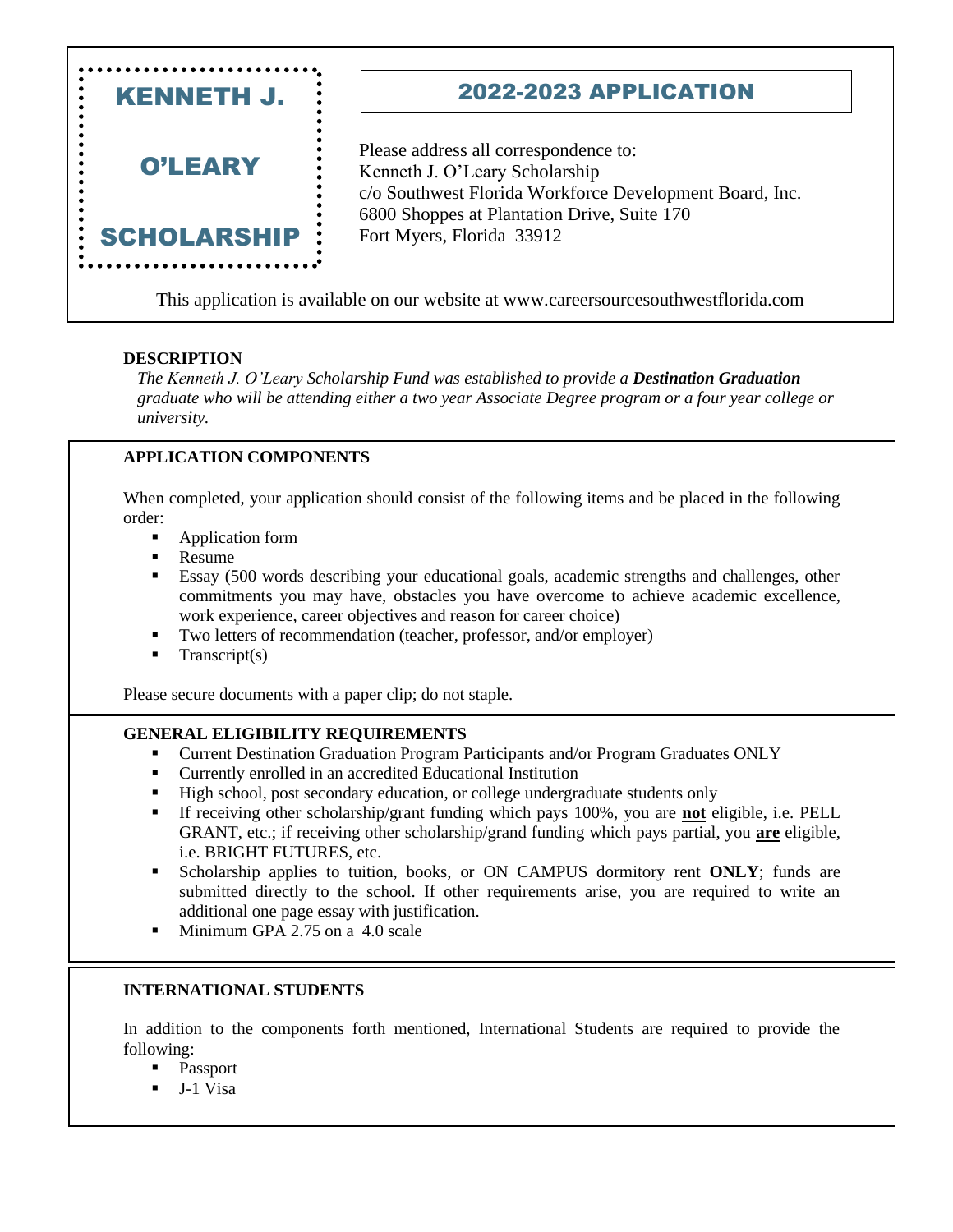# KENNETH J. O'LEARY SCHOLARSHIP 2022-2023 APPLICATION

**NOTICE TO APPLICANTS:** In order for you to be considered, **ALL** areas of the application must be completed.

## **PLEASE PRINT**

| LAST NAME<br><u> 1989 - Johann Stein, fransk politik (f. 1989)</u>                                       | MALE <b>NAME</b><br>FEMALE                                  |  |
|----------------------------------------------------------------------------------------------------------|-------------------------------------------------------------|--|
| <b>FIRST NAME</b><br><u> 1989 - John Stein, Amerikaansk politiker (</u>                                  |                                                             |  |
| MIDDLE INITIAL<br>PERMANENT ADRESS                                                                       | <b>DATE OF BIRTH</b>                                        |  |
| <b>STREET</b>                                                                                            |                                                             |  |
|                                                                                                          | U.S. CITIZEN<br>PERMANENT RESIDENT<br>INTERNATIONAL STUDENT |  |
| CITY STATE ZIP                                                                                           | PLACE OF BIRTH                                              |  |
| HOME PHONE ALTERNATE PHONE                                                                               | <b>CITY</b><br>STATE/PROVINCE                               |  |
| E-MAIL                                                                                                   |                                                             |  |
| <b>EMERGENCY CONTACT</b>                                                                                 | <b>COUNTRY</b>                                              |  |
| <b>NAME</b>                                                                                              | COUNTRY OF CITIZENSHIP                                      |  |
| RELATIONSHIP <b>EXAMPLE 2008</b>                                                                         |                                                             |  |
| <b>STREET</b>                                                                                            | COUNTRY OF LEGAL PERMANENT<br><b>RESIDENCE</b>              |  |
|                                                                                                          |                                                             |  |
| CITY STATE ZIP                                                                                           |                                                             |  |
| HOME PHONE ALTERNATE PHONE                                                                               |                                                             |  |
|                                                                                                          |                                                             |  |
|                                                                                                          |                                                             |  |
| HAVE YOU EVER BEEN CONVICTED OF A CRIME? YES $\Box$ NO $\Box$ IF YES, PLEASE EXPLAIN:                    |                                                             |  |
|                                                                                                          |                                                             |  |
| ARE THERE ANY FELONY CHARGES PENDING AGAINST YOU? YES $\Box$ NO $\Box$ IF YES, PLEASE<br><b>EXPLAIN:</b> |                                                             |  |
|                                                                                                          |                                                             |  |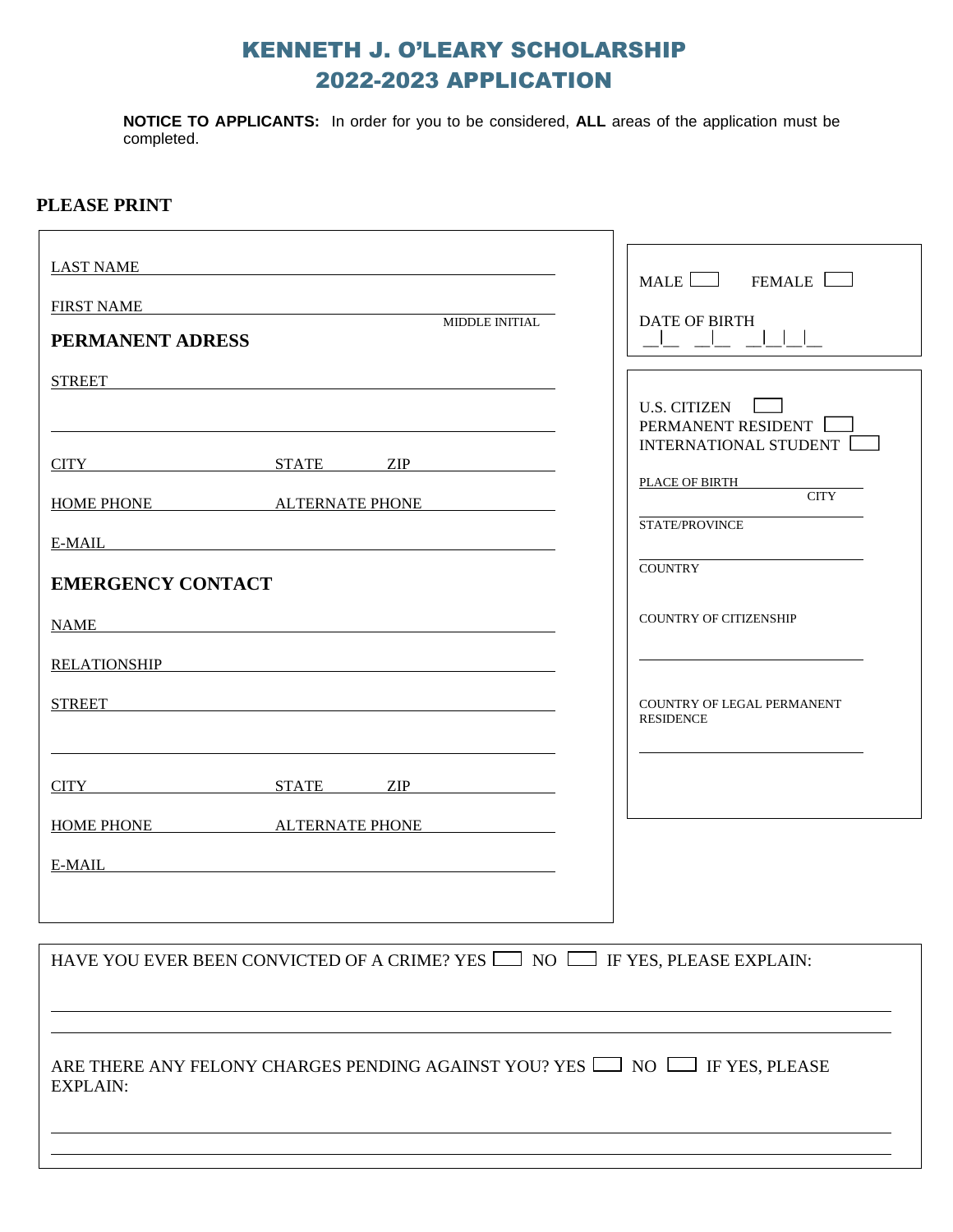| <b>EDUCATIONAL HISTORY (High School and/or Post Secondary)</b>                                                                                                                                                                 |                                                                           |
|--------------------------------------------------------------------------------------------------------------------------------------------------------------------------------------------------------------------------------|---------------------------------------------------------------------------|
| <b>NAME OF INSTITUTION</b><br><u> 1989 - John Stein, Amerikaansk politiker (</u> † 1920)                                                                                                                                       | I plan to live in a dormitory                                             |
| <b>COUNTRY</b><br><b>CITY</b><br>STATE/PROVINCE                                                                                                                                                                                | $Yes \Box No \Box$                                                        |
| DATES ATTENDED AND A SERIES AT THE RESERVE AND A SERIES AT THE RESERVE AND A SERIES AT THE RESERVE AND A SERIES AND A SERIES OF A SERIES OF A SERIES OF A SERIES OF A SERIES OF A SERIES OF A SERIES OF A SERIES OF A SERIES O |                                                                           |
| FIELD OF STUDY THE STUDY THE STUDY THE STUDY THE STUDY THE STUDY THE STUDY THE STUDY THE STUDY OF STUDY THE STUDY OF STUDY THE STUDY OF STUDY OF STUDY OF STUDY OF STUDY OF STUDY OF STUDY OF STUDY OF STUDY OF STUDY OF STUDY | I plan to commute                                                         |
| <b>DEGREE RECEIVED</b>                                                                                                                                                                                                         | $Yes \Box No \Box$                                                        |
|                                                                                                                                                                                                                                |                                                                           |
| <b>NAME OF INSTITUTION</b><br><u> 1989 - John Stein, Amerikaansk politiker (</u>                                                                                                                                               | PROPOSED EDUCATIONAL<br><b>INSTITUTION</b>                                |
| <b>COUNTRY</b><br><b>CITY</b><br>STATE/PROVINCE                                                                                                                                                                                |                                                                           |
| <b>DATES ATTENDED</b><br><u> 1980 - Johann Stoff, deutscher Stoffen und der Stoffen und der Stoffen und der Stoffen und der Stoffen und der</u>                                                                                |                                                                           |
| FIELD OF STUDY THE RESERVE THE RESERVE THE RESERVE THE RESERVE THE RESERVE THE RESERVE THE RESERVE THE RESERVE THE RESERVE THE RESERVE THE RESERVE THE RESERVE THE RESERVE THAT A STANDARD THE RESERVE THAT A STANDARD THE RES |                                                                           |
| <b>DEGREE RECEIVED</b><br><u> 1989 - Johann Stoff, deutscher Stoff, der Stoff, der Stoff, der Stoff, der Stoff, der Stoff, der Stoff, der S</u>                                                                                | PROPOSED FIELD OF STUDY                                                   |
| $GPA$ $\qquad \qquad$                                                                                                                                                                                                          |                                                                           |
|                                                                                                                                                                                                                                |                                                                           |
|                                                                                                                                                                                                                                |                                                                           |
|                                                                                                                                                                                                                                |                                                                           |
| How did you find out about the Kenneth J. O'Leary Scholarship Fund?                                                                                                                                                            |                                                                           |
|                                                                                                                                                                                                                                | ARE YOU RECEIVING<br>ANOTHER SCHOLARSHIP<br><b>AND/OR GRANT</b>           |
|                                                                                                                                                                                                                                | $Yes \Box No \Box$                                                        |
|                                                                                                                                                                                                                                | Please describe                                                           |
|                                                                                                                                                                                                                                |                                                                           |
| How do you plan to utilize the Kenneth J. O'Leary Scholarship Fund if<br>awarded to you?                                                                                                                                       | <b>HAVE YOU APPLIED FOR</b><br>ANOTHER SCHOLARSHIP<br><b>AND/OR GRANT</b> |
|                                                                                                                                                                                                                                | $Yes \Box No \Box$                                                        |
|                                                                                                                                                                                                                                | Please describe                                                           |
|                                                                                                                                                                                                                                |                                                                           |